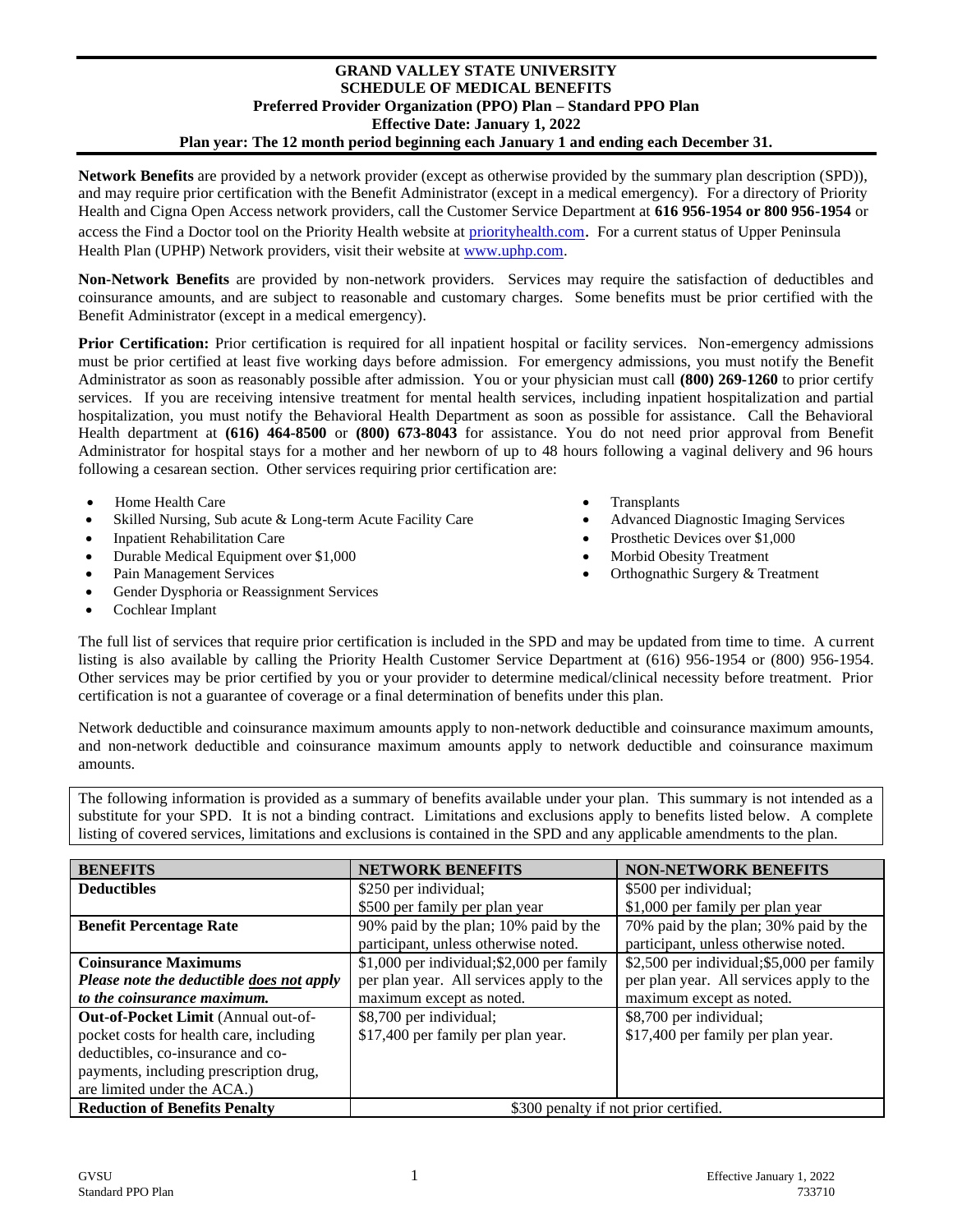| <b>BENEFITS</b>                                                                                                             | <b>NETWORK BENEFIT</b>                  | <b>NON-NETWORK BENEFIT</b>              |  |
|-----------------------------------------------------------------------------------------------------------------------------|-----------------------------------------|-----------------------------------------|--|
| Preventive Health Care Services - Preventive Health Care Services are described in Priority Health's Preventive Health Care |                                         |                                         |  |
| Guidelines available in the member center the website at priorityhealth.com or you may request a copy from the Customer     |                                         |                                         |  |
| Service Department. Priority Health's Guidelines include preventive services required by legislation. The list below also   |                                         |                                         |  |
| includes procedures approved by your Employer in addition to those included in the Priority Health Guidelines.              |                                         |                                         |  |
| <b>Routine Adult Physical Exams,</b>                                                                                        | Covered 100%. Deductible does not       | Covered at 70% after deductible.        |  |
| <b>Screening and Counseling</b>                                                                                             | apply.                                  |                                         |  |
| <b>Women's Preventive Health Care</b>                                                                                       | Covered 100%.<br>Deductible does not    | Covered at 70% after deductible.        |  |
| <b>Services</b>                                                                                                             | apply.                                  |                                         |  |
| <b>Routine Laboratory Tests, Screening</b>                                                                                  | Covered 100%. Deductible does not       | Covered at 70% after deductible.        |  |
| and Counseling                                                                                                              | apply.                                  |                                         |  |
| <b>PSA Tests, Prostate Exams and</b>                                                                                        | Covered 100%. Deductible does not       | Covered at 70% after deductible.        |  |
| <b>Colon/Rectal Screenings</b>                                                                                              | apply.                                  |                                         |  |
| Well Child and Adolescent Care,                                                                                             | Covered 100%. Deductible does not       | Covered at 70% after deductible.        |  |
| <b>Screening and Assessments</b>                                                                                            | apply.                                  |                                         |  |
| <b>Immunizations</b>                                                                                                        | Covered 100%. Deductible does not       | Covered at 70% after deductible.        |  |
|                                                                                                                             | apply.                                  |                                         |  |
| <b>Routine Eye Exam and Glaucoma</b>                                                                                        | Covered 100%. Deductible does not       | Covered at 70% after deductible up to a |  |
| Testing* (Combined Network/Non-                                                                                             | apply. One exam each two years.         | maximum benefit of \$40. One exam       |  |
| Network Benefit.)                                                                                                           |                                         | each two years.                         |  |
| *This is a PriorityVision benefit administered by EyeMed. For a complete list of network providers near you, use the online |                                         |                                         |  |
| Find a Doctor directory at priorityhealth.com and choose "PriorityVision", or call the Priority Health Customer Service     |                                         |                                         |  |
| Department at 877 572-4001.                                                                                                 |                                         |                                         |  |
| <b>Medical Office Services</b>                                                                                              |                                         |                                         |  |
| <b>Office/Home Visits and Consultations</b>                                                                                 | \$20 copayment per visit. Deductible    | Covered at 70% after deductible.        |  |
| (Includes visits not listed in Priority                                                                                     | does not apply.                         |                                         |  |
| Health's Preventive Health Care                                                                                             |                                         |                                         |  |
| Guidelines or routine maternity services.)                                                                                  |                                         |                                         |  |
| Face-to-face and telehealth (includes                                                                                       |                                         |                                         |  |
| telephonic and telemedicine.) (Including                                                                                    |                                         |                                         |  |
| medication management visits.)                                                                                              |                                         |                                         |  |
| <b>Virtual Care Services</b>                                                                                                | \$20 copayment per visit. Deductible    | Covered at 70% after deductible.        |  |
| (E.g. Spectrum Health or MDLive acute                                                                                       | does not apply.                         |                                         |  |
| virtual care providers.)                                                                                                    |                                         |                                         |  |
| <b>Retail Health Clinic Visits (Located</b>                                                                                 | \$20 copayment per visit for evaluation | \$20 copayment per visit for reasonable |  |
| within the United States)                                                                                                   | and management services only.           | and customary charges for evaluation    |  |
|                                                                                                                             | Deductible does not apply.              | and management services only.           |  |
|                                                                                                                             |                                         | Deductible does not apply.              |  |
| <b>Office Surgery</b>                                                                                                       | Covered 100%.<br>Deductible does not    | Covered at 70% after deductible.        |  |
| (Performed in physician's office.)                                                                                          | apply.                                  |                                         |  |
| <b>Office Injections</b>                                                                                                    | Covered 100%. Deductible does not       | Covered at 70% after deductible.        |  |
| (Performed in physician's office.)                                                                                          | apply.                                  |                                         |  |
| <b>Allergy Office Services (Including</b>                                                                                   | Covered 100%. Deductible does not       | Covered at 70% after deductible.        |  |
| allergy testing and injections, including                                                                                   |                                         |                                         |  |
|                                                                                                                             | apply.                                  |                                         |  |
| serum costs) (Performed in physician's<br>office.)                                                                          |                                         |                                         |  |
|                                                                                                                             |                                         |                                         |  |
| <b>Diagnostic Radiology and Lab Services</b>                                                                                | Covered 100%. Deductible does not       | Covered at 70% after deductible.        |  |
| (Performed in physician's office.)                                                                                          | apply.                                  |                                         |  |
| <b>Advanced Diagnostic Imaging Services</b>                                                                                 | Covered 100%. Deductible does not       | Covered at 70% after deductible.        |  |
| - Includes MRI, CAT Scans, PET                                                                                              | apply.                                  | \$300 penalty if not prior certified.   |  |
| <b>Scans, CT/CTA and Nuclear Cardiac</b>                                                                                    |                                         |                                         |  |
| Studies (Performed in physician's office.)                                                                                  | \$300 penalty if not prior certified.   |                                         |  |
| Prior certification is required.                                                                                            |                                         |                                         |  |
| <b>Obstetrical Services by Physician</b>                                                                                    | Routine prenatal visits are covered at  | Covered at 70% after deductible.        |  |
| (Including prenatal and postnatal care.)                                                                                    | 100%, deductible waived under the       |                                         |  |
|                                                                                                                             | Preventive Health Care Services         |                                         |  |
|                                                                                                                             | benefits above. See the Hospital        |                                         |  |
|                                                                                                                             | Services section for facility, delivery |                                         |  |
|                                                                                                                             | and nursery service benefits.           |                                         |  |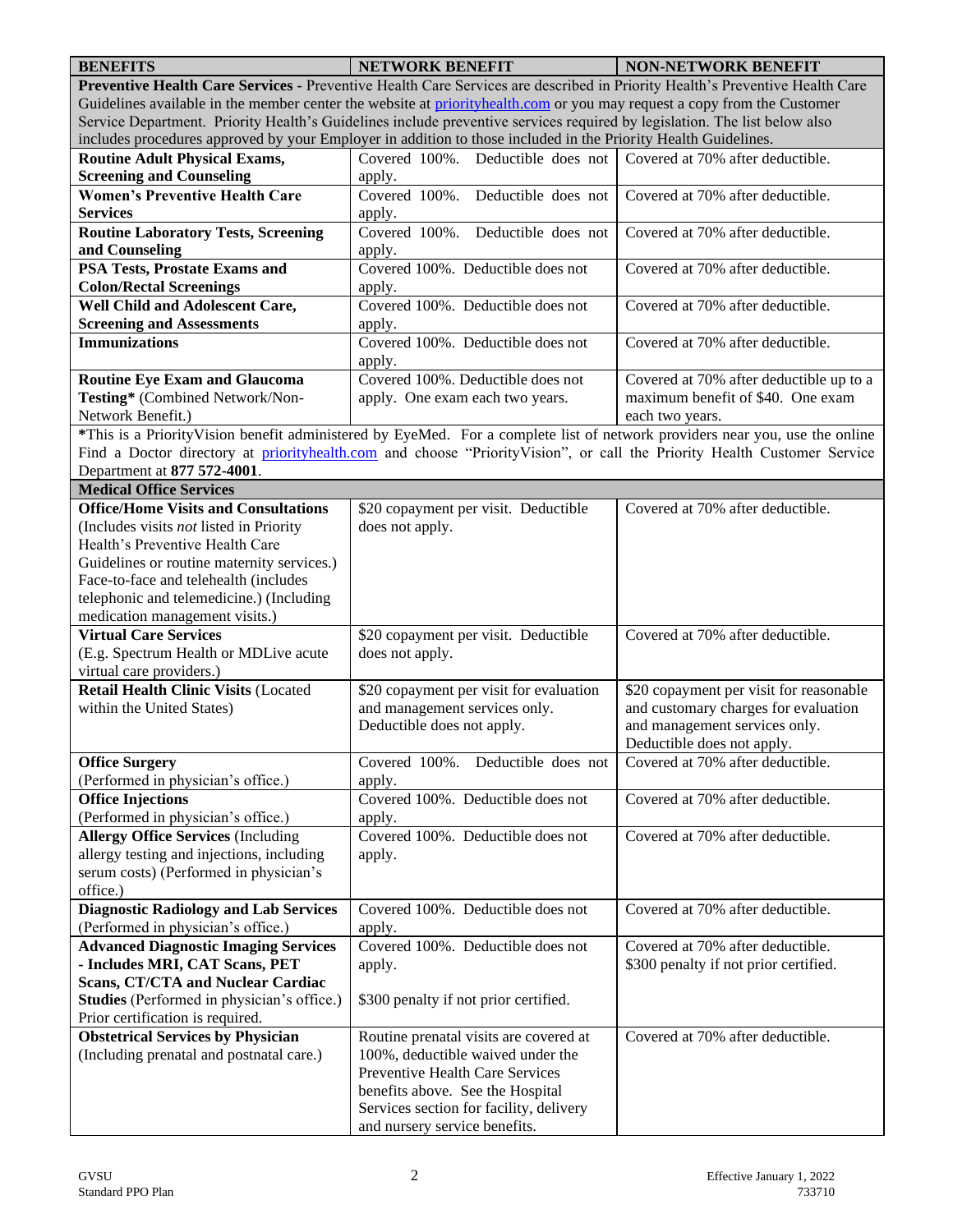| <b>BENEFITS</b>                                                                        | <b>NETWORK BENEFIT</b>                                  | <b>NON-NETWORK BENEFIT</b>              |
|----------------------------------------------------------------------------------------|---------------------------------------------------------|-----------------------------------------|
| <b>Medical Office Services (continued)</b>                                             |                                                         |                                         |
| <b>Maternity Education Classes</b>                                                     | Attendance at an approved maternity                     | Not covered.                            |
|                                                                                        | education program is covered at 90%<br>after deductible |                                         |
| <b>Education Services (Other than as</b>                                               | Covered at 90% after deductible.                        | Covered at 70% after deductible.        |
| provided in Priority Health's Preventive                                               |                                                         |                                         |
| Health Care Guidelines.)                                                               |                                                         |                                         |
| <b>Hospital Services</b>                                                               |                                                         |                                         |
| <b>Inpatient Hospital and Inpatient</b>                                                | Covered at 90% after deductible.                        | Covered at 70% after deductible.        |
| <b>Longterm Acute Care Services</b>                                                    | \$300 penalty if not prior certified.                   | \$300 penalty if not prior certified.   |
| Prior approval is required except in                                                   |                                                         |                                         |
| emergencies or for hospital stays for a                                                |                                                         |                                         |
| mother and her newborn of up to 48 hours                                               |                                                         |                                         |
| following a vaginal delivery and 96 hours                                              |                                                         |                                         |
| following a cesarean section. Prior                                                    |                                                         |                                         |
| certification phone number is (800) 269-<br>1260.                                      |                                                         |                                         |
|                                                                                        | Covered at 90% after deductible.                        | Covered at 70% after deductible.        |
| <b>Inpatient Professional and Surgical</b><br><b>Charges</b> Evaluation and Management |                                                         |                                         |
| for Inpatient and Observation services                                                 |                                                         |                                         |
| covered at the Network rate when at a                                                  |                                                         |                                         |
| network facility.                                                                      |                                                         |                                         |
| <b>Human Organ Tissue Transplants</b>                                                  | Covered at 90% after deductible.                        | Approved transplants are covered at the |
| Covered only with prior certification from                                             |                                                         | network benefit level.                  |
| Benefit Administrator.                                                                 |                                                         |                                         |
| <b>Travel, Meals and Lodging Expenses</b>                                              | Covered at 90% after deductible up to a                 | Travel, Meals and Lodging Expenses      |
| <b>Associated with an Organ Transplant</b>                                             | maximum benefit of \$10,000.                            | associated with an approved transplant  |
| (Combined Network/Non-Network                                                          |                                                         | are covered at the network benefit      |
| Benefit.) Limitations apply.                                                           |                                                         | level.                                  |
| <b>Approved Clinical Trial Expenses</b>                                                | Covered at 90% after deductible.                        | Covered at 70% after deductible.        |
| (Includes routine expenses related to an                                               |                                                         |                                         |
| approved clinical trials.)                                                             |                                                         |                                         |
| <b>Outpatient Hospital Care and</b>                                                    | Covered at 90% after deductible.                        | Covered at 70% after deductible.        |
| <b>Observation Care Services</b>                                                       |                                                         |                                         |
| (Including ambulatory surgery center or                                                |                                                         |                                         |
| freestanding facility charges.)                                                        |                                                         |                                         |
| <b>Outpatient Hospital Professional and</b>                                            | Covered at 90% after deductible.                        | Covered at 70% after deductible.        |
| <b>Surgical Charges</b>                                                                |                                                         |                                         |
| <b>Obstetrical Services in Hospital</b>                                                | Covered at 90% after deductible.                        | Covered at 70% after deductible.        |
| (Includes delivery, facility and anesthesia                                            |                                                         |                                         |
| services.)                                                                             |                                                         |                                         |
| <b>Hospital and Freestanding Facility</b>                                              | Covered at 90% after deductible.                        | Covered at 70% after deductible.        |
| Diagnostic Laboratory & Radiology                                                      |                                                         |                                         |
| <b>Services</b>                                                                        |                                                         |                                         |
| <b>Hospital and Freestanding Facility</b>                                              | Covered at 90% after deductible.                        | Covered at 70% after deductible.        |
| <b>Advanced Diagnostic Imaging Services</b>                                            | \$300 penalty if not prior certified.                   | \$300 penalty if not prior certified.   |
| - Includes MRI, CAT Scans, PET                                                         |                                                         |                                         |
| <b>Scans, CT/CTA and Nuclear Cardiac</b><br><b>Studies</b>                             |                                                         |                                         |
| Prior certification required.                                                          |                                                         |                                         |
|                                                                                        |                                                         |                                         |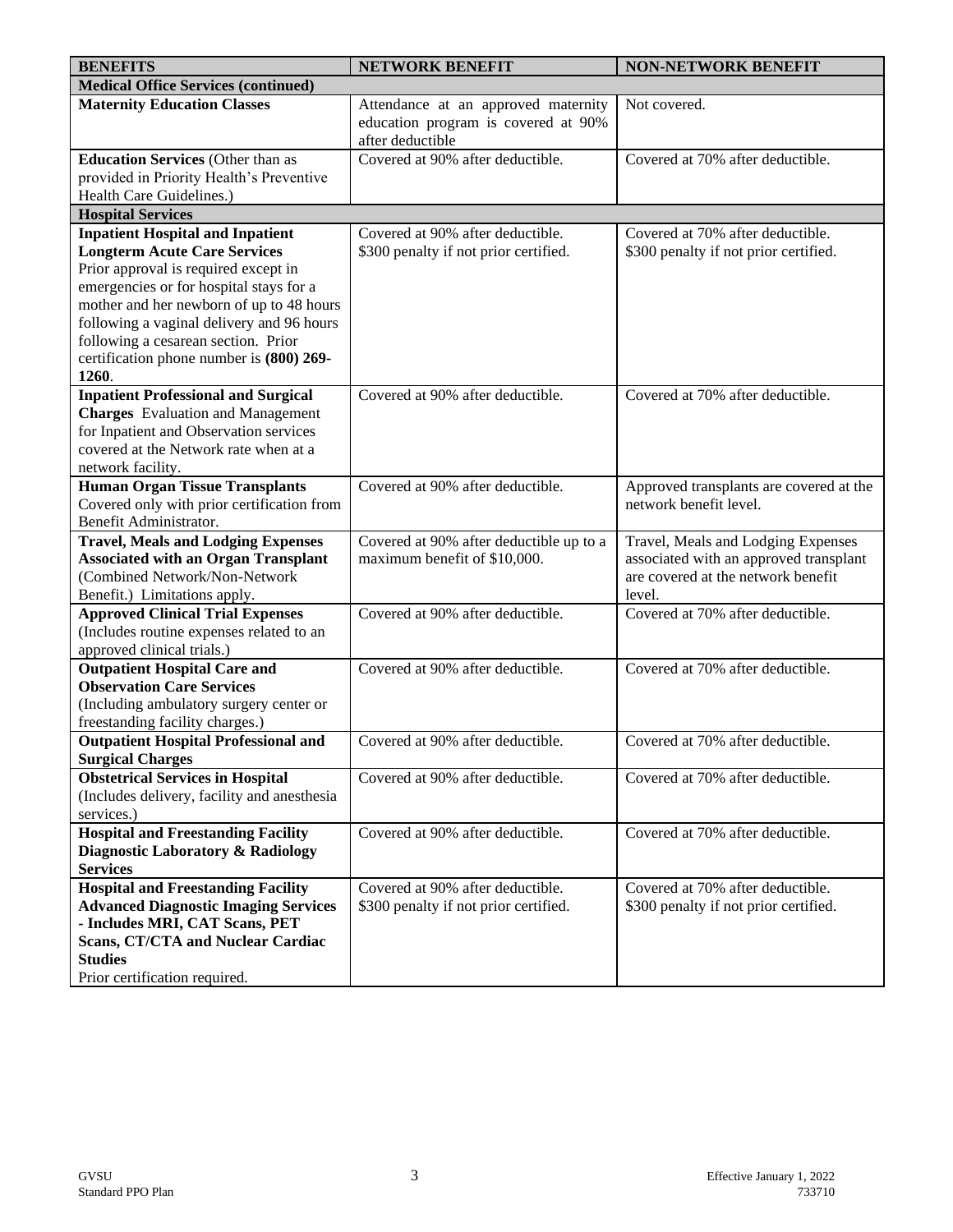|           | <b>BENEFITS</b>                                   | <b>NETWORK BENEFIT</b>                                                                                                                                       | <b>NON-NETWORK BENEFIT</b>             |
|-----------|---------------------------------------------------|--------------------------------------------------------------------------------------------------------------------------------------------------------------|----------------------------------------|
|           | <b>Hospital Services (continued)</b>              |                                                                                                                                                              |                                        |
|           | <b>Certain Surgeries and Treatments</b>           | Covered at 90% after deductible.                                                                                                                             | Covered at 70% after deductible.       |
| $\bullet$ | Reconstructive surgery:                           |                                                                                                                                                              |                                        |
|           | blepharoplasty of upper eyelids,                  | Certain surgeries and treatments are                                                                                                                         | Certain surgeries and treatments are   |
|           | breast reduction, panniculectomy,                 | covered only if medically/necessary.                                                                                                                         | covered only if medically/necessary.   |
|           | rhinoplasty, septorhinoplasty and                 |                                                                                                                                                              |                                        |
|           | surgical treatment of male                        | In addition, age limitations may apply                                                                                                                       | In addition, age limitations may apply |
|           | gynecomastia                                      | to certain surgeries and treatments.                                                                                                                         | to certain surgeries and treatments.   |
| $\bullet$ | <b>Skin Disorder Treatments: Scar</b>             |                                                                                                                                                              |                                        |
|           | revisions, keloid scar treatment,                 |                                                                                                                                                              |                                        |
|           | treatment of hyperhidrosis, excision              |                                                                                                                                                              |                                        |
|           | of lipomas, excision of seborrheic                |                                                                                                                                                              |                                        |
|           | keratoses, excision of skin tags,                 |                                                                                                                                                              |                                        |
|           | treatment of vitiligo and port wine               |                                                                                                                                                              |                                        |
|           | stain and hemangioma treatment.                   |                                                                                                                                                              |                                        |
| ٠         | <b>Varicose veins treatments</b>                  |                                                                                                                                                              |                                        |
| $\bullet$ | Sleep apnea treatment procedures                  |                                                                                                                                                              |                                        |
|           | <b>Morbid Obesity Treatment</b>                   | Covered at 90% after deductible.                                                                                                                             | Covered at 70% after deductible.       |
|           | Gastric or intestinal bypasses.                   | \$300 penalty if not prior certified.                                                                                                                        | \$300 penalty if not prior certified.  |
|           | Stomach Stapling.                                 |                                                                                                                                                              |                                        |
|           | Lap Band.                                         |                                                                                                                                                              |                                        |
|           | Charges for diagnostic services                   |                                                                                                                                                              |                                        |
|           |                                                   |                                                                                                                                                              |                                        |
|           | Prior approval required.                          |                                                                                                                                                              |                                        |
|           |                                                   | If the services of a surgical assistant are required for a surgical procedure, the non-network covered expenses will be the lesser                           |                                        |
|           |                                                   | of: (1) the amount charged by the assistant; or (2) 20% of the amount allowable to the physician who performed the surgery.                                  |                                        |
|           | <b>Medical Emergency and Urgent Care Services</b> |                                                                                                                                                              |                                        |
|           | <b>Emergency Room Services</b>                    | \$50 copayment per visit. Deductible                                                                                                                         | Paid at the Network Benefit Level.     |
|           |                                                   | does not apply.                                                                                                                                              | Reasonable and customary limitations   |
|           |                                                   |                                                                                                                                                              | apply.                                 |
|           |                                                   | Note: If you are admitted for hospital inpatient care or hospital observation care from the emergency room, your emergency                                   |                                        |
|           | <b>Ambulance Services</b>                         | room charges will be paid under the hospital services benefits and the emergency room services copayment does not apply.<br>Covered at 90% after deductible. | Paid at the Network Benefit Level.     |
|           |                                                   |                                                                                                                                                              | Reasonable and customary limitations   |
|           |                                                   |                                                                                                                                                              | apply.                                 |
|           | <b>Urgent Care Facility Services</b>              | \$20 copayment per visit. Deductible                                                                                                                         | Covered at 70% after deductible.       |
|           |                                                   | does not apply.                                                                                                                                              |                                        |
|           |                                                   | Behavioral Health Services - Prior certification by our Behavioral Health Department is required, except in                                                  |                                        |
|           |                                                   | emergencies, for inpatient services as noted below: Call (616) 464-8500 or (800) 673-8043.                                                                   |                                        |
|           | <b>Inpatient Mental Health &amp; Substance</b>    | Covered at 90% after deductible.                                                                                                                             | Covered at 70% after deductible.       |
|           | <b>Abuse Services</b> (Including subacute         | \$300 if not prior certified.                                                                                                                                | \$300 if not prior certified.          |
|           | residential treatment facility and partial        |                                                                                                                                                              |                                        |
|           | hospitalization.) Prior certification             |                                                                                                                                                              |                                        |
|           | required except in emergencies.                   |                                                                                                                                                              |                                        |
|           | <b>Outpatient Office Services for Mental</b>      | \$20 copayment per visit. Deductible                                                                                                                         | Covered at 70% after deductible.       |
|           | <b>Health &amp; Substance Abuse</b>               | does not apply.                                                                                                                                              |                                        |
|           | Face-to-face and telehealth (includes             |                                                                                                                                                              |                                        |
|           | telephonic and telemedicine). (Including          |                                                                                                                                                              |                                        |
|           | medication management visits.)                    |                                                                                                                                                              |                                        |
|           | <b>Family Planning and Reproductive Services</b>  |                                                                                                                                                              |                                        |
|           | <b>Infertility Counseling &amp; Treatment</b>     | Paid at the applicable benefit level of                                                                                                                      | Covered at 70% after deductible.       |
|           | Covered for diagnosis and treatment of            | the service rendered.                                                                                                                                        |                                        |
|           | underlying cause only.                            |                                                                                                                                                              |                                        |
|           | Limitations and exclusions apply.                 |                                                                                                                                                              |                                        |
|           | Vasectomy Covered only when                       | Covered at 90% after deductible.                                                                                                                             | Covered at 70% after deductible.       |
|           | performed in physician's office or when           |                                                                                                                                                              |                                        |
|           | in connection with other covered inpatient        |                                                                                                                                                              |                                        |
|           | or outpatient surgery.                            |                                                                                                                                                              |                                        |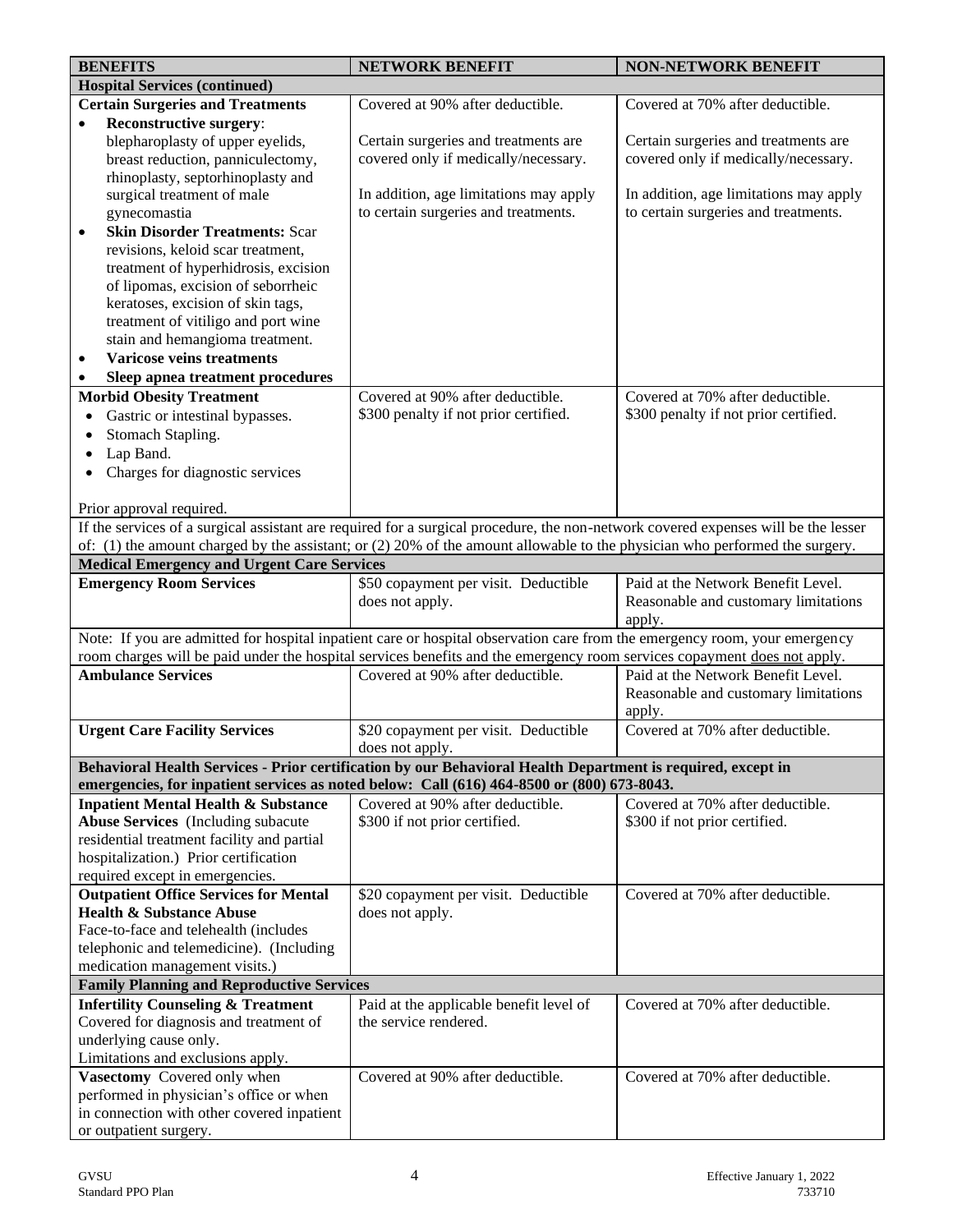| <b>Family Planning and Reproductive Services (continued)</b><br><b>Tubal Ligation/Tubal Obstructive</b><br>Covered at 100%, deductible does not<br>Covered at 70% after deductible.<br>Procedures (Included as part of the<br>apply when performed at outpatient<br>Women's Preventive Health Services<br>facilities.<br>benefits.)<br>If received during an inpatient stay,<br>only the services related to the tubal<br>ligation/tubal obstructive procedure are<br>covered in full, deductible waived.<br><b>Birth Control Services Medical Plan</b><br>Covered 100%. Deductible does not<br>Covered at 70% after deductible.<br>(i.e. doctor's office) (Included as part of<br>apply.<br>the Women's Preventive Health Services<br>benefits.) Includes; diaphragms,<br>implantables, injectables, and IUD<br>(insertion and removal), etc.<br><b>Gender Dysphoria or Reassignment</b><br>Covered at 90% after deductible.<br>Covered at 70% after deductible.<br>Services Prior approval required.<br>Rehabilitative Medicine Services - Not related to Autism Treatment<br><b>Physical and Occupational Therapy</b><br>Covered at 90% after deductible up to a<br>Covered at 70% after deductible up to<br>(Including aquatic, massage and vision<br>benefit maximum of 30 visits per plan<br>a benefit maximum of 30 visits per<br>therapy .) (Combined Network/Non-<br>plan year. *<br>year. *<br>Network Benefit.)<br><b>Speech Therapy</b><br>Covered at 90% after deductible up to a<br>Covered at 70% after deductible up to<br>(Combined Network/Non-Network<br>benefit maximum of 30 visits per plan<br>a benefit maximum of 30 visits per<br>year. *<br>Benefit.)<br>plan year. *<br><b>Cardiac Rehabilitation and Pulmonary</b><br>Covered at 90% after deductible up to a<br>Covered at 70% after deductible up to<br><b>Rehabilitation</b> (Combined<br>benefit maximum of 30 visits per plan<br>a benefit maximum of 30 visits per<br>Network/Non-Network Benefit.)<br>year. *<br>plan year. *<br>*Visits will be reviewed for additional visit allowance based on medical necessity after reaching the 30 visit maximum per plan<br>year.<br>Services Related to the Treatment of Autism Spectrum Disorder (Available for children and adolescents through the age of<br>$18$ only.)<br><b>Physical, Occupational and Speech</b><br>Covered at 90% after deductible. Prior<br>Covered at 70% after deductible. Prior<br><b>Therapy; Applied Behavioral Analysis</b><br>certification required for ABA.<br>certification required for ABA.<br>(ABA) for Autism Treatment.<br><b>Other Services</b><br><b>Prescription Drugs - Administered by</b><br>Retail Pharmacy (up to 31 days):<br><b>CVS Caremark</b><br>Generic Drugs: \$4 copayment<br>Preferred Brand Name Drugs: \$20 copayment<br>Non-Preferred Brand Name Drugs: \$40 copayment<br>Includes coverage for specified drugs and<br>medications required by PPACA.<br>Mail Service Program (up to 90 days):<br>Generic Drugs: \$8 copayment<br>More information about prescription drug<br>Preferred Brand Name Drugs: \$40 copayment<br>coverage is available at<br>www.caremark.com or by calling (888)<br>Non-Preferred Brand Name Drugs: \$80 copayment<br>549-5789.<br>Retail 90 Program (up to 90 days):<br>Generic Drugs: \$12 copayment<br>Preferred Brand Name Drugs: \$60 copayment<br>Non-Preferred Brand Name Drugs: \$120 copayment<br>Check with Caremark RX plan for specialty drug benefits.<br>Covered at 90% after deductible.<br>Covered at 70% after deductible.<br><b>Durable Medical Equipment</b><br>Prior certification is required for charges<br>over \$1,000.<br>Surgical bras after mastectomy: Limited to 4 bras per plan year.<br>Compression Stockings: Limited to 12 pairs per plan year. | <b>BENEFITS</b> | <b>NETWORK BENEFIT</b> | <b>NON-NETWORK BENEFIT</b> |  |
|------------------------------------------------------------------------------------------------------------------------------------------------------------------------------------------------------------------------------------------------------------------------------------------------------------------------------------------------------------------------------------------------------------------------------------------------------------------------------------------------------------------------------------------------------------------------------------------------------------------------------------------------------------------------------------------------------------------------------------------------------------------------------------------------------------------------------------------------------------------------------------------------------------------------------------------------------------------------------------------------------------------------------------------------------------------------------------------------------------------------------------------------------------------------------------------------------------------------------------------------------------------------------------------------------------------------------------------------------------------------------------------------------------------------------------------------------------------------------------------------------------------------------------------------------------------------------------------------------------------------------------------------------------------------------------------------------------------------------------------------------------------------------------------------------------------------------------------------------------------------------------------------------------------------------------------------------------------------------------------------------------------------------------------------------------------------------------------------------------------------------------------------------------------------------------------------------------------------------------------------------------------------------------------------------------------------------------------------------------------------------------------------------------------------------------------------------------------------------------------------------------------------------------------------------------------------------------------------------------------------------------------------------------------------------------------------------------------------------------------------------------------------------------------------------------------------------------------------------------------------------------------------------------------------------------------------------------------------------------------------------------------------------------------------------------------------------------------------------------------------------------------------------------------------------------------------------------------------------------------------------------------------------------------------------------------------------------------------------------------------------------------------------------------------------------------------------------------------------------------------------------------------------------------------------------------------------------------------------------------------------------------------------------------------------------------------------------------------------------------------------------------------------------------------------|-----------------|------------------------|----------------------------|--|
|                                                                                                                                                                                                                                                                                                                                                                                                                                                                                                                                                                                                                                                                                                                                                                                                                                                                                                                                                                                                                                                                                                                                                                                                                                                                                                                                                                                                                                                                                                                                                                                                                                                                                                                                                                                                                                                                                                                                                                                                                                                                                                                                                                                                                                                                                                                                                                                                                                                                                                                                                                                                                                                                                                                                                                                                                                                                                                                                                                                                                                                                                                                                                                                                                                                                                                                                                                                                                                                                                                                                                                                                                                                                                                                                                                                                      |                 |                        |                            |  |
|                                                                                                                                                                                                                                                                                                                                                                                                                                                                                                                                                                                                                                                                                                                                                                                                                                                                                                                                                                                                                                                                                                                                                                                                                                                                                                                                                                                                                                                                                                                                                                                                                                                                                                                                                                                                                                                                                                                                                                                                                                                                                                                                                                                                                                                                                                                                                                                                                                                                                                                                                                                                                                                                                                                                                                                                                                                                                                                                                                                                                                                                                                                                                                                                                                                                                                                                                                                                                                                                                                                                                                                                                                                                                                                                                                                                      |                 |                        |                            |  |
|                                                                                                                                                                                                                                                                                                                                                                                                                                                                                                                                                                                                                                                                                                                                                                                                                                                                                                                                                                                                                                                                                                                                                                                                                                                                                                                                                                                                                                                                                                                                                                                                                                                                                                                                                                                                                                                                                                                                                                                                                                                                                                                                                                                                                                                                                                                                                                                                                                                                                                                                                                                                                                                                                                                                                                                                                                                                                                                                                                                                                                                                                                                                                                                                                                                                                                                                                                                                                                                                                                                                                                                                                                                                                                                                                                                                      |                 |                        |                            |  |
|                                                                                                                                                                                                                                                                                                                                                                                                                                                                                                                                                                                                                                                                                                                                                                                                                                                                                                                                                                                                                                                                                                                                                                                                                                                                                                                                                                                                                                                                                                                                                                                                                                                                                                                                                                                                                                                                                                                                                                                                                                                                                                                                                                                                                                                                                                                                                                                                                                                                                                                                                                                                                                                                                                                                                                                                                                                                                                                                                                                                                                                                                                                                                                                                                                                                                                                                                                                                                                                                                                                                                                                                                                                                                                                                                                                                      |                 |                        |                            |  |
|                                                                                                                                                                                                                                                                                                                                                                                                                                                                                                                                                                                                                                                                                                                                                                                                                                                                                                                                                                                                                                                                                                                                                                                                                                                                                                                                                                                                                                                                                                                                                                                                                                                                                                                                                                                                                                                                                                                                                                                                                                                                                                                                                                                                                                                                                                                                                                                                                                                                                                                                                                                                                                                                                                                                                                                                                                                                                                                                                                                                                                                                                                                                                                                                                                                                                                                                                                                                                                                                                                                                                                                                                                                                                                                                                                                                      |                 |                        |                            |  |
|                                                                                                                                                                                                                                                                                                                                                                                                                                                                                                                                                                                                                                                                                                                                                                                                                                                                                                                                                                                                                                                                                                                                                                                                                                                                                                                                                                                                                                                                                                                                                                                                                                                                                                                                                                                                                                                                                                                                                                                                                                                                                                                                                                                                                                                                                                                                                                                                                                                                                                                                                                                                                                                                                                                                                                                                                                                                                                                                                                                                                                                                                                                                                                                                                                                                                                                                                                                                                                                                                                                                                                                                                                                                                                                                                                                                      |                 |                        |                            |  |
|                                                                                                                                                                                                                                                                                                                                                                                                                                                                                                                                                                                                                                                                                                                                                                                                                                                                                                                                                                                                                                                                                                                                                                                                                                                                                                                                                                                                                                                                                                                                                                                                                                                                                                                                                                                                                                                                                                                                                                                                                                                                                                                                                                                                                                                                                                                                                                                                                                                                                                                                                                                                                                                                                                                                                                                                                                                                                                                                                                                                                                                                                                                                                                                                                                                                                                                                                                                                                                                                                                                                                                                                                                                                                                                                                                                                      |                 |                        |                            |  |
|                                                                                                                                                                                                                                                                                                                                                                                                                                                                                                                                                                                                                                                                                                                                                                                                                                                                                                                                                                                                                                                                                                                                                                                                                                                                                                                                                                                                                                                                                                                                                                                                                                                                                                                                                                                                                                                                                                                                                                                                                                                                                                                                                                                                                                                                                                                                                                                                                                                                                                                                                                                                                                                                                                                                                                                                                                                                                                                                                                                                                                                                                                                                                                                                                                                                                                                                                                                                                                                                                                                                                                                                                                                                                                                                                                                                      |                 |                        |                            |  |
|                                                                                                                                                                                                                                                                                                                                                                                                                                                                                                                                                                                                                                                                                                                                                                                                                                                                                                                                                                                                                                                                                                                                                                                                                                                                                                                                                                                                                                                                                                                                                                                                                                                                                                                                                                                                                                                                                                                                                                                                                                                                                                                                                                                                                                                                                                                                                                                                                                                                                                                                                                                                                                                                                                                                                                                                                                                                                                                                                                                                                                                                                                                                                                                                                                                                                                                                                                                                                                                                                                                                                                                                                                                                                                                                                                                                      |                 |                        |                            |  |
|                                                                                                                                                                                                                                                                                                                                                                                                                                                                                                                                                                                                                                                                                                                                                                                                                                                                                                                                                                                                                                                                                                                                                                                                                                                                                                                                                                                                                                                                                                                                                                                                                                                                                                                                                                                                                                                                                                                                                                                                                                                                                                                                                                                                                                                                                                                                                                                                                                                                                                                                                                                                                                                                                                                                                                                                                                                                                                                                                                                                                                                                                                                                                                                                                                                                                                                                                                                                                                                                                                                                                                                                                                                                                                                                                                                                      |                 |                        |                            |  |
|                                                                                                                                                                                                                                                                                                                                                                                                                                                                                                                                                                                                                                                                                                                                                                                                                                                                                                                                                                                                                                                                                                                                                                                                                                                                                                                                                                                                                                                                                                                                                                                                                                                                                                                                                                                                                                                                                                                                                                                                                                                                                                                                                                                                                                                                                                                                                                                                                                                                                                                                                                                                                                                                                                                                                                                                                                                                                                                                                                                                                                                                                                                                                                                                                                                                                                                                                                                                                                                                                                                                                                                                                                                                                                                                                                                                      |                 |                        |                            |  |
|                                                                                                                                                                                                                                                                                                                                                                                                                                                                                                                                                                                                                                                                                                                                                                                                                                                                                                                                                                                                                                                                                                                                                                                                                                                                                                                                                                                                                                                                                                                                                                                                                                                                                                                                                                                                                                                                                                                                                                                                                                                                                                                                                                                                                                                                                                                                                                                                                                                                                                                                                                                                                                                                                                                                                                                                                                                                                                                                                                                                                                                                                                                                                                                                                                                                                                                                                                                                                                                                                                                                                                                                                                                                                                                                                                                                      |                 |                        |                            |  |
|                                                                                                                                                                                                                                                                                                                                                                                                                                                                                                                                                                                                                                                                                                                                                                                                                                                                                                                                                                                                                                                                                                                                                                                                                                                                                                                                                                                                                                                                                                                                                                                                                                                                                                                                                                                                                                                                                                                                                                                                                                                                                                                                                                                                                                                                                                                                                                                                                                                                                                                                                                                                                                                                                                                                                                                                                                                                                                                                                                                                                                                                                                                                                                                                                                                                                                                                                                                                                                                                                                                                                                                                                                                                                                                                                                                                      |                 |                        |                            |  |
|                                                                                                                                                                                                                                                                                                                                                                                                                                                                                                                                                                                                                                                                                                                                                                                                                                                                                                                                                                                                                                                                                                                                                                                                                                                                                                                                                                                                                                                                                                                                                                                                                                                                                                                                                                                                                                                                                                                                                                                                                                                                                                                                                                                                                                                                                                                                                                                                                                                                                                                                                                                                                                                                                                                                                                                                                                                                                                                                                                                                                                                                                                                                                                                                                                                                                                                                                                                                                                                                                                                                                                                                                                                                                                                                                                                                      |                 |                        |                            |  |
|                                                                                                                                                                                                                                                                                                                                                                                                                                                                                                                                                                                                                                                                                                                                                                                                                                                                                                                                                                                                                                                                                                                                                                                                                                                                                                                                                                                                                                                                                                                                                                                                                                                                                                                                                                                                                                                                                                                                                                                                                                                                                                                                                                                                                                                                                                                                                                                                                                                                                                                                                                                                                                                                                                                                                                                                                                                                                                                                                                                                                                                                                                                                                                                                                                                                                                                                                                                                                                                                                                                                                                                                                                                                                                                                                                                                      |                 |                        |                            |  |
|                                                                                                                                                                                                                                                                                                                                                                                                                                                                                                                                                                                                                                                                                                                                                                                                                                                                                                                                                                                                                                                                                                                                                                                                                                                                                                                                                                                                                                                                                                                                                                                                                                                                                                                                                                                                                                                                                                                                                                                                                                                                                                                                                                                                                                                                                                                                                                                                                                                                                                                                                                                                                                                                                                                                                                                                                                                                                                                                                                                                                                                                                                                                                                                                                                                                                                                                                                                                                                                                                                                                                                                                                                                                                                                                                                                                      |                 |                        |                            |  |
|                                                                                                                                                                                                                                                                                                                                                                                                                                                                                                                                                                                                                                                                                                                                                                                                                                                                                                                                                                                                                                                                                                                                                                                                                                                                                                                                                                                                                                                                                                                                                                                                                                                                                                                                                                                                                                                                                                                                                                                                                                                                                                                                                                                                                                                                                                                                                                                                                                                                                                                                                                                                                                                                                                                                                                                                                                                                                                                                                                                                                                                                                                                                                                                                                                                                                                                                                                                                                                                                                                                                                                                                                                                                                                                                                                                                      |                 |                        |                            |  |
|                                                                                                                                                                                                                                                                                                                                                                                                                                                                                                                                                                                                                                                                                                                                                                                                                                                                                                                                                                                                                                                                                                                                                                                                                                                                                                                                                                                                                                                                                                                                                                                                                                                                                                                                                                                                                                                                                                                                                                                                                                                                                                                                                                                                                                                                                                                                                                                                                                                                                                                                                                                                                                                                                                                                                                                                                                                                                                                                                                                                                                                                                                                                                                                                                                                                                                                                                                                                                                                                                                                                                                                                                                                                                                                                                                                                      |                 |                        |                            |  |
|                                                                                                                                                                                                                                                                                                                                                                                                                                                                                                                                                                                                                                                                                                                                                                                                                                                                                                                                                                                                                                                                                                                                                                                                                                                                                                                                                                                                                                                                                                                                                                                                                                                                                                                                                                                                                                                                                                                                                                                                                                                                                                                                                                                                                                                                                                                                                                                                                                                                                                                                                                                                                                                                                                                                                                                                                                                                                                                                                                                                                                                                                                                                                                                                                                                                                                                                                                                                                                                                                                                                                                                                                                                                                                                                                                                                      |                 |                        |                            |  |
|                                                                                                                                                                                                                                                                                                                                                                                                                                                                                                                                                                                                                                                                                                                                                                                                                                                                                                                                                                                                                                                                                                                                                                                                                                                                                                                                                                                                                                                                                                                                                                                                                                                                                                                                                                                                                                                                                                                                                                                                                                                                                                                                                                                                                                                                                                                                                                                                                                                                                                                                                                                                                                                                                                                                                                                                                                                                                                                                                                                                                                                                                                                                                                                                                                                                                                                                                                                                                                                                                                                                                                                                                                                                                                                                                                                                      |                 |                        |                            |  |
|                                                                                                                                                                                                                                                                                                                                                                                                                                                                                                                                                                                                                                                                                                                                                                                                                                                                                                                                                                                                                                                                                                                                                                                                                                                                                                                                                                                                                                                                                                                                                                                                                                                                                                                                                                                                                                                                                                                                                                                                                                                                                                                                                                                                                                                                                                                                                                                                                                                                                                                                                                                                                                                                                                                                                                                                                                                                                                                                                                                                                                                                                                                                                                                                                                                                                                                                                                                                                                                                                                                                                                                                                                                                                                                                                                                                      |                 |                        |                            |  |
|                                                                                                                                                                                                                                                                                                                                                                                                                                                                                                                                                                                                                                                                                                                                                                                                                                                                                                                                                                                                                                                                                                                                                                                                                                                                                                                                                                                                                                                                                                                                                                                                                                                                                                                                                                                                                                                                                                                                                                                                                                                                                                                                                                                                                                                                                                                                                                                                                                                                                                                                                                                                                                                                                                                                                                                                                                                                                                                                                                                                                                                                                                                                                                                                                                                                                                                                                                                                                                                                                                                                                                                                                                                                                                                                                                                                      |                 |                        |                            |  |
|                                                                                                                                                                                                                                                                                                                                                                                                                                                                                                                                                                                                                                                                                                                                                                                                                                                                                                                                                                                                                                                                                                                                                                                                                                                                                                                                                                                                                                                                                                                                                                                                                                                                                                                                                                                                                                                                                                                                                                                                                                                                                                                                                                                                                                                                                                                                                                                                                                                                                                                                                                                                                                                                                                                                                                                                                                                                                                                                                                                                                                                                                                                                                                                                                                                                                                                                                                                                                                                                                                                                                                                                                                                                                                                                                                                                      |                 |                        |                            |  |
|                                                                                                                                                                                                                                                                                                                                                                                                                                                                                                                                                                                                                                                                                                                                                                                                                                                                                                                                                                                                                                                                                                                                                                                                                                                                                                                                                                                                                                                                                                                                                                                                                                                                                                                                                                                                                                                                                                                                                                                                                                                                                                                                                                                                                                                                                                                                                                                                                                                                                                                                                                                                                                                                                                                                                                                                                                                                                                                                                                                                                                                                                                                                                                                                                                                                                                                                                                                                                                                                                                                                                                                                                                                                                                                                                                                                      |                 |                        |                            |  |
|                                                                                                                                                                                                                                                                                                                                                                                                                                                                                                                                                                                                                                                                                                                                                                                                                                                                                                                                                                                                                                                                                                                                                                                                                                                                                                                                                                                                                                                                                                                                                                                                                                                                                                                                                                                                                                                                                                                                                                                                                                                                                                                                                                                                                                                                                                                                                                                                                                                                                                                                                                                                                                                                                                                                                                                                                                                                                                                                                                                                                                                                                                                                                                                                                                                                                                                                                                                                                                                                                                                                                                                                                                                                                                                                                                                                      |                 |                        |                            |  |
|                                                                                                                                                                                                                                                                                                                                                                                                                                                                                                                                                                                                                                                                                                                                                                                                                                                                                                                                                                                                                                                                                                                                                                                                                                                                                                                                                                                                                                                                                                                                                                                                                                                                                                                                                                                                                                                                                                                                                                                                                                                                                                                                                                                                                                                                                                                                                                                                                                                                                                                                                                                                                                                                                                                                                                                                                                                                                                                                                                                                                                                                                                                                                                                                                                                                                                                                                                                                                                                                                                                                                                                                                                                                                                                                                                                                      |                 |                        |                            |  |
|                                                                                                                                                                                                                                                                                                                                                                                                                                                                                                                                                                                                                                                                                                                                                                                                                                                                                                                                                                                                                                                                                                                                                                                                                                                                                                                                                                                                                                                                                                                                                                                                                                                                                                                                                                                                                                                                                                                                                                                                                                                                                                                                                                                                                                                                                                                                                                                                                                                                                                                                                                                                                                                                                                                                                                                                                                                                                                                                                                                                                                                                                                                                                                                                                                                                                                                                                                                                                                                                                                                                                                                                                                                                                                                                                                                                      |                 |                        |                            |  |
|                                                                                                                                                                                                                                                                                                                                                                                                                                                                                                                                                                                                                                                                                                                                                                                                                                                                                                                                                                                                                                                                                                                                                                                                                                                                                                                                                                                                                                                                                                                                                                                                                                                                                                                                                                                                                                                                                                                                                                                                                                                                                                                                                                                                                                                                                                                                                                                                                                                                                                                                                                                                                                                                                                                                                                                                                                                                                                                                                                                                                                                                                                                                                                                                                                                                                                                                                                                                                                                                                                                                                                                                                                                                                                                                                                                                      |                 |                        |                            |  |
|                                                                                                                                                                                                                                                                                                                                                                                                                                                                                                                                                                                                                                                                                                                                                                                                                                                                                                                                                                                                                                                                                                                                                                                                                                                                                                                                                                                                                                                                                                                                                                                                                                                                                                                                                                                                                                                                                                                                                                                                                                                                                                                                                                                                                                                                                                                                                                                                                                                                                                                                                                                                                                                                                                                                                                                                                                                                                                                                                                                                                                                                                                                                                                                                                                                                                                                                                                                                                                                                                                                                                                                                                                                                                                                                                                                                      |                 |                        |                            |  |
|                                                                                                                                                                                                                                                                                                                                                                                                                                                                                                                                                                                                                                                                                                                                                                                                                                                                                                                                                                                                                                                                                                                                                                                                                                                                                                                                                                                                                                                                                                                                                                                                                                                                                                                                                                                                                                                                                                                                                                                                                                                                                                                                                                                                                                                                                                                                                                                                                                                                                                                                                                                                                                                                                                                                                                                                                                                                                                                                                                                                                                                                                                                                                                                                                                                                                                                                                                                                                                                                                                                                                                                                                                                                                                                                                                                                      |                 |                        |                            |  |
|                                                                                                                                                                                                                                                                                                                                                                                                                                                                                                                                                                                                                                                                                                                                                                                                                                                                                                                                                                                                                                                                                                                                                                                                                                                                                                                                                                                                                                                                                                                                                                                                                                                                                                                                                                                                                                                                                                                                                                                                                                                                                                                                                                                                                                                                                                                                                                                                                                                                                                                                                                                                                                                                                                                                                                                                                                                                                                                                                                                                                                                                                                                                                                                                                                                                                                                                                                                                                                                                                                                                                                                                                                                                                                                                                                                                      |                 |                        |                            |  |
|                                                                                                                                                                                                                                                                                                                                                                                                                                                                                                                                                                                                                                                                                                                                                                                                                                                                                                                                                                                                                                                                                                                                                                                                                                                                                                                                                                                                                                                                                                                                                                                                                                                                                                                                                                                                                                                                                                                                                                                                                                                                                                                                                                                                                                                                                                                                                                                                                                                                                                                                                                                                                                                                                                                                                                                                                                                                                                                                                                                                                                                                                                                                                                                                                                                                                                                                                                                                                                                                                                                                                                                                                                                                                                                                                                                                      |                 |                        |                            |  |
|                                                                                                                                                                                                                                                                                                                                                                                                                                                                                                                                                                                                                                                                                                                                                                                                                                                                                                                                                                                                                                                                                                                                                                                                                                                                                                                                                                                                                                                                                                                                                                                                                                                                                                                                                                                                                                                                                                                                                                                                                                                                                                                                                                                                                                                                                                                                                                                                                                                                                                                                                                                                                                                                                                                                                                                                                                                                                                                                                                                                                                                                                                                                                                                                                                                                                                                                                                                                                                                                                                                                                                                                                                                                                                                                                                                                      |                 |                        |                            |  |
|                                                                                                                                                                                                                                                                                                                                                                                                                                                                                                                                                                                                                                                                                                                                                                                                                                                                                                                                                                                                                                                                                                                                                                                                                                                                                                                                                                                                                                                                                                                                                                                                                                                                                                                                                                                                                                                                                                                                                                                                                                                                                                                                                                                                                                                                                                                                                                                                                                                                                                                                                                                                                                                                                                                                                                                                                                                                                                                                                                                                                                                                                                                                                                                                                                                                                                                                                                                                                                                                                                                                                                                                                                                                                                                                                                                                      |                 |                        |                            |  |
|                                                                                                                                                                                                                                                                                                                                                                                                                                                                                                                                                                                                                                                                                                                                                                                                                                                                                                                                                                                                                                                                                                                                                                                                                                                                                                                                                                                                                                                                                                                                                                                                                                                                                                                                                                                                                                                                                                                                                                                                                                                                                                                                                                                                                                                                                                                                                                                                                                                                                                                                                                                                                                                                                                                                                                                                                                                                                                                                                                                                                                                                                                                                                                                                                                                                                                                                                                                                                                                                                                                                                                                                                                                                                                                                                                                                      |                 |                        |                            |  |
|                                                                                                                                                                                                                                                                                                                                                                                                                                                                                                                                                                                                                                                                                                                                                                                                                                                                                                                                                                                                                                                                                                                                                                                                                                                                                                                                                                                                                                                                                                                                                                                                                                                                                                                                                                                                                                                                                                                                                                                                                                                                                                                                                                                                                                                                                                                                                                                                                                                                                                                                                                                                                                                                                                                                                                                                                                                                                                                                                                                                                                                                                                                                                                                                                                                                                                                                                                                                                                                                                                                                                                                                                                                                                                                                                                                                      |                 |                        |                            |  |
|                                                                                                                                                                                                                                                                                                                                                                                                                                                                                                                                                                                                                                                                                                                                                                                                                                                                                                                                                                                                                                                                                                                                                                                                                                                                                                                                                                                                                                                                                                                                                                                                                                                                                                                                                                                                                                                                                                                                                                                                                                                                                                                                                                                                                                                                                                                                                                                                                                                                                                                                                                                                                                                                                                                                                                                                                                                                                                                                                                                                                                                                                                                                                                                                                                                                                                                                                                                                                                                                                                                                                                                                                                                                                                                                                                                                      |                 |                        |                            |  |
|                                                                                                                                                                                                                                                                                                                                                                                                                                                                                                                                                                                                                                                                                                                                                                                                                                                                                                                                                                                                                                                                                                                                                                                                                                                                                                                                                                                                                                                                                                                                                                                                                                                                                                                                                                                                                                                                                                                                                                                                                                                                                                                                                                                                                                                                                                                                                                                                                                                                                                                                                                                                                                                                                                                                                                                                                                                                                                                                                                                                                                                                                                                                                                                                                                                                                                                                                                                                                                                                                                                                                                                                                                                                                                                                                                                                      |                 |                        |                            |  |
|                                                                                                                                                                                                                                                                                                                                                                                                                                                                                                                                                                                                                                                                                                                                                                                                                                                                                                                                                                                                                                                                                                                                                                                                                                                                                                                                                                                                                                                                                                                                                                                                                                                                                                                                                                                                                                                                                                                                                                                                                                                                                                                                                                                                                                                                                                                                                                                                                                                                                                                                                                                                                                                                                                                                                                                                                                                                                                                                                                                                                                                                                                                                                                                                                                                                                                                                                                                                                                                                                                                                                                                                                                                                                                                                                                                                      |                 |                        |                            |  |
|                                                                                                                                                                                                                                                                                                                                                                                                                                                                                                                                                                                                                                                                                                                                                                                                                                                                                                                                                                                                                                                                                                                                                                                                                                                                                                                                                                                                                                                                                                                                                                                                                                                                                                                                                                                                                                                                                                                                                                                                                                                                                                                                                                                                                                                                                                                                                                                                                                                                                                                                                                                                                                                                                                                                                                                                                                                                                                                                                                                                                                                                                                                                                                                                                                                                                                                                                                                                                                                                                                                                                                                                                                                                                                                                                                                                      |                 |                        |                            |  |
|                                                                                                                                                                                                                                                                                                                                                                                                                                                                                                                                                                                                                                                                                                                                                                                                                                                                                                                                                                                                                                                                                                                                                                                                                                                                                                                                                                                                                                                                                                                                                                                                                                                                                                                                                                                                                                                                                                                                                                                                                                                                                                                                                                                                                                                                                                                                                                                                                                                                                                                                                                                                                                                                                                                                                                                                                                                                                                                                                                                                                                                                                                                                                                                                                                                                                                                                                                                                                                                                                                                                                                                                                                                                                                                                                                                                      |                 |                        |                            |  |
|                                                                                                                                                                                                                                                                                                                                                                                                                                                                                                                                                                                                                                                                                                                                                                                                                                                                                                                                                                                                                                                                                                                                                                                                                                                                                                                                                                                                                                                                                                                                                                                                                                                                                                                                                                                                                                                                                                                                                                                                                                                                                                                                                                                                                                                                                                                                                                                                                                                                                                                                                                                                                                                                                                                                                                                                                                                                                                                                                                                                                                                                                                                                                                                                                                                                                                                                                                                                                                                                                                                                                                                                                                                                                                                                                                                                      |                 |                        |                            |  |
|                                                                                                                                                                                                                                                                                                                                                                                                                                                                                                                                                                                                                                                                                                                                                                                                                                                                                                                                                                                                                                                                                                                                                                                                                                                                                                                                                                                                                                                                                                                                                                                                                                                                                                                                                                                                                                                                                                                                                                                                                                                                                                                                                                                                                                                                                                                                                                                                                                                                                                                                                                                                                                                                                                                                                                                                                                                                                                                                                                                                                                                                                                                                                                                                                                                                                                                                                                                                                                                                                                                                                                                                                                                                                                                                                                                                      |                 |                        |                            |  |
|                                                                                                                                                                                                                                                                                                                                                                                                                                                                                                                                                                                                                                                                                                                                                                                                                                                                                                                                                                                                                                                                                                                                                                                                                                                                                                                                                                                                                                                                                                                                                                                                                                                                                                                                                                                                                                                                                                                                                                                                                                                                                                                                                                                                                                                                                                                                                                                                                                                                                                                                                                                                                                                                                                                                                                                                                                                                                                                                                                                                                                                                                                                                                                                                                                                                                                                                                                                                                                                                                                                                                                                                                                                                                                                                                                                                      |                 |                        |                            |  |
|                                                                                                                                                                                                                                                                                                                                                                                                                                                                                                                                                                                                                                                                                                                                                                                                                                                                                                                                                                                                                                                                                                                                                                                                                                                                                                                                                                                                                                                                                                                                                                                                                                                                                                                                                                                                                                                                                                                                                                                                                                                                                                                                                                                                                                                                                                                                                                                                                                                                                                                                                                                                                                                                                                                                                                                                                                                                                                                                                                                                                                                                                                                                                                                                                                                                                                                                                                                                                                                                                                                                                                                                                                                                                                                                                                                                      |                 |                        |                            |  |
|                                                                                                                                                                                                                                                                                                                                                                                                                                                                                                                                                                                                                                                                                                                                                                                                                                                                                                                                                                                                                                                                                                                                                                                                                                                                                                                                                                                                                                                                                                                                                                                                                                                                                                                                                                                                                                                                                                                                                                                                                                                                                                                                                                                                                                                                                                                                                                                                                                                                                                                                                                                                                                                                                                                                                                                                                                                                                                                                                                                                                                                                                                                                                                                                                                                                                                                                                                                                                                                                                                                                                                                                                                                                                                                                                                                                      |                 |                        |                            |  |
|                                                                                                                                                                                                                                                                                                                                                                                                                                                                                                                                                                                                                                                                                                                                                                                                                                                                                                                                                                                                                                                                                                                                                                                                                                                                                                                                                                                                                                                                                                                                                                                                                                                                                                                                                                                                                                                                                                                                                                                                                                                                                                                                                                                                                                                                                                                                                                                                                                                                                                                                                                                                                                                                                                                                                                                                                                                                                                                                                                                                                                                                                                                                                                                                                                                                                                                                                                                                                                                                                                                                                                                                                                                                                                                                                                                                      |                 |                        |                            |  |
|                                                                                                                                                                                                                                                                                                                                                                                                                                                                                                                                                                                                                                                                                                                                                                                                                                                                                                                                                                                                                                                                                                                                                                                                                                                                                                                                                                                                                                                                                                                                                                                                                                                                                                                                                                                                                                                                                                                                                                                                                                                                                                                                                                                                                                                                                                                                                                                                                                                                                                                                                                                                                                                                                                                                                                                                                                                                                                                                                                                                                                                                                                                                                                                                                                                                                                                                                                                                                                                                                                                                                                                                                                                                                                                                                                                                      |                 |                        |                            |  |
|                                                                                                                                                                                                                                                                                                                                                                                                                                                                                                                                                                                                                                                                                                                                                                                                                                                                                                                                                                                                                                                                                                                                                                                                                                                                                                                                                                                                                                                                                                                                                                                                                                                                                                                                                                                                                                                                                                                                                                                                                                                                                                                                                                                                                                                                                                                                                                                                                                                                                                                                                                                                                                                                                                                                                                                                                                                                                                                                                                                                                                                                                                                                                                                                                                                                                                                                                                                                                                                                                                                                                                                                                                                                                                                                                                                                      |                 |                        |                            |  |
|                                                                                                                                                                                                                                                                                                                                                                                                                                                                                                                                                                                                                                                                                                                                                                                                                                                                                                                                                                                                                                                                                                                                                                                                                                                                                                                                                                                                                                                                                                                                                                                                                                                                                                                                                                                                                                                                                                                                                                                                                                                                                                                                                                                                                                                                                                                                                                                                                                                                                                                                                                                                                                                                                                                                                                                                                                                                                                                                                                                                                                                                                                                                                                                                                                                                                                                                                                                                                                                                                                                                                                                                                                                                                                                                                                                                      |                 |                        |                            |  |
|                                                                                                                                                                                                                                                                                                                                                                                                                                                                                                                                                                                                                                                                                                                                                                                                                                                                                                                                                                                                                                                                                                                                                                                                                                                                                                                                                                                                                                                                                                                                                                                                                                                                                                                                                                                                                                                                                                                                                                                                                                                                                                                                                                                                                                                                                                                                                                                                                                                                                                                                                                                                                                                                                                                                                                                                                                                                                                                                                                                                                                                                                                                                                                                                                                                                                                                                                                                                                                                                                                                                                                                                                                                                                                                                                                                                      |                 |                        |                            |  |
|                                                                                                                                                                                                                                                                                                                                                                                                                                                                                                                                                                                                                                                                                                                                                                                                                                                                                                                                                                                                                                                                                                                                                                                                                                                                                                                                                                                                                                                                                                                                                                                                                                                                                                                                                                                                                                                                                                                                                                                                                                                                                                                                                                                                                                                                                                                                                                                                                                                                                                                                                                                                                                                                                                                                                                                                                                                                                                                                                                                                                                                                                                                                                                                                                                                                                                                                                                                                                                                                                                                                                                                                                                                                                                                                                                                                      |                 |                        |                            |  |
|                                                                                                                                                                                                                                                                                                                                                                                                                                                                                                                                                                                                                                                                                                                                                                                                                                                                                                                                                                                                                                                                                                                                                                                                                                                                                                                                                                                                                                                                                                                                                                                                                                                                                                                                                                                                                                                                                                                                                                                                                                                                                                                                                                                                                                                                                                                                                                                                                                                                                                                                                                                                                                                                                                                                                                                                                                                                                                                                                                                                                                                                                                                                                                                                                                                                                                                                                                                                                                                                                                                                                                                                                                                                                                                                                                                                      |                 |                        |                            |  |
|                                                                                                                                                                                                                                                                                                                                                                                                                                                                                                                                                                                                                                                                                                                                                                                                                                                                                                                                                                                                                                                                                                                                                                                                                                                                                                                                                                                                                                                                                                                                                                                                                                                                                                                                                                                                                                                                                                                                                                                                                                                                                                                                                                                                                                                                                                                                                                                                                                                                                                                                                                                                                                                                                                                                                                                                                                                                                                                                                                                                                                                                                                                                                                                                                                                                                                                                                                                                                                                                                                                                                                                                                                                                                                                                                                                                      |                 |                        |                            |  |
|                                                                                                                                                                                                                                                                                                                                                                                                                                                                                                                                                                                                                                                                                                                                                                                                                                                                                                                                                                                                                                                                                                                                                                                                                                                                                                                                                                                                                                                                                                                                                                                                                                                                                                                                                                                                                                                                                                                                                                                                                                                                                                                                                                                                                                                                                                                                                                                                                                                                                                                                                                                                                                                                                                                                                                                                                                                                                                                                                                                                                                                                                                                                                                                                                                                                                                                                                                                                                                                                                                                                                                                                                                                                                                                                                                                                      |                 |                        |                            |  |
|                                                                                                                                                                                                                                                                                                                                                                                                                                                                                                                                                                                                                                                                                                                                                                                                                                                                                                                                                                                                                                                                                                                                                                                                                                                                                                                                                                                                                                                                                                                                                                                                                                                                                                                                                                                                                                                                                                                                                                                                                                                                                                                                                                                                                                                                                                                                                                                                                                                                                                                                                                                                                                                                                                                                                                                                                                                                                                                                                                                                                                                                                                                                                                                                                                                                                                                                                                                                                                                                                                                                                                                                                                                                                                                                                                                                      |                 |                        |                            |  |
|                                                                                                                                                                                                                                                                                                                                                                                                                                                                                                                                                                                                                                                                                                                                                                                                                                                                                                                                                                                                                                                                                                                                                                                                                                                                                                                                                                                                                                                                                                                                                                                                                                                                                                                                                                                                                                                                                                                                                                                                                                                                                                                                                                                                                                                                                                                                                                                                                                                                                                                                                                                                                                                                                                                                                                                                                                                                                                                                                                                                                                                                                                                                                                                                                                                                                                                                                                                                                                                                                                                                                                                                                                                                                                                                                                                                      |                 |                        |                            |  |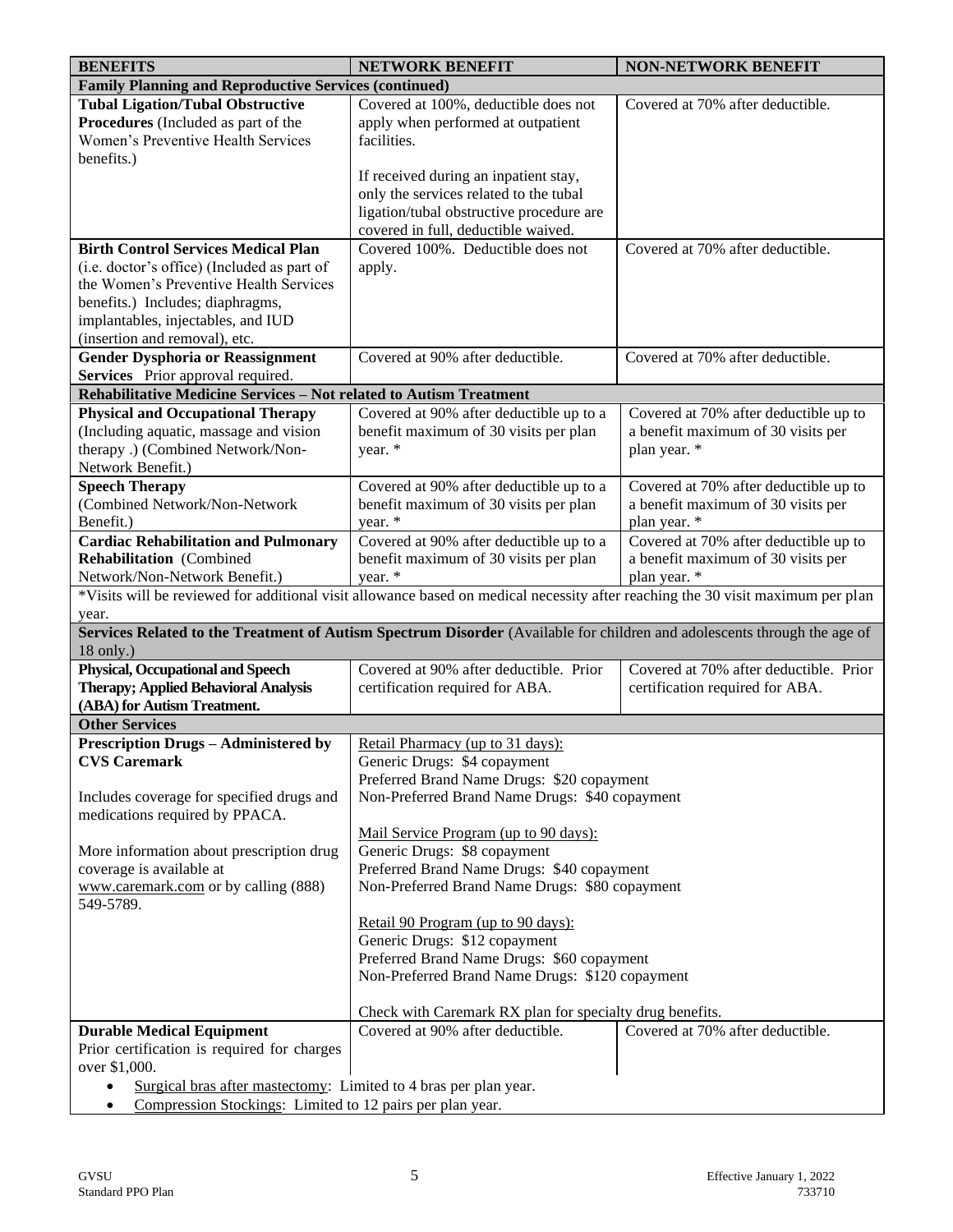| <b>BENEFITS</b>                                              | <b>NETWORK BENEFIT</b>                                                               | <b>NON-NETWORK BENEFIT</b>                                                |
|--------------------------------------------------------------|--------------------------------------------------------------------------------------|---------------------------------------------------------------------------|
| <b>Other Services (continued)</b>                            |                                                                                      |                                                                           |
| <b>Prosthetic &amp; Orthotic/Support Devices</b>             | Covered at 90% after deductible.                                                     | Covered at 70% after deductible.                                          |
| Prior certification is required for charges                  |                                                                                      |                                                                           |
| over \$1,000.                                                |                                                                                      |                                                                           |
| <b>Wigs, Toupees and Hairpieces</b>                          | Covered at 90% after deductible.                                                     | Covered at 70% after deductible.                                          |
| Covered when prescribed by a physician                       |                                                                                      |                                                                           |
| for a medical condition.                                     |                                                                                      |                                                                           |
| <b>Chiropractic Services and Osteopathic</b>                 | \$20 copayment per visit up to a benefit                                             | Covered at 70% after deductible up to a                                   |
| <b>Manipulation Therapy Visits</b>                           | maximum of 30 visits per plan year.                                                  | benefit maximum of 30 visits per plan                                     |
| (Combined Network/Non-Network                                | Deductible does not apply.                                                           | year.                                                                     |
| Benefit.) (Including maintenance care and                    |                                                                                      |                                                                           |
| massage therapy.)                                            |                                                                                      |                                                                           |
| <b>Temporomandibular Joint Syndrome</b>                      | Covered at 90% after deductible.                                                     | Covered at 70% after deductible.                                          |
| (TMJS) Treatment (Combined                                   |                                                                                      |                                                                           |
| Network/Non-Network Benefit.)                                |                                                                                      |                                                                           |
| <b>Orthognathic Surgery &amp; Treatment</b>                  | Covered at 50% after deductible.                                                     | Covered at 50% after deductible.                                          |
| <b>Cochlear Implants</b>                                     | Covered at 50% after deductible.                                                     | Covered at 50% after deductible.                                          |
| Prior authorization required. Priority                       |                                                                                      |                                                                           |
| Health medical policy applies.                               |                                                                                      |                                                                           |
| <b>Non-Hospital Facility Services -</b>                      | Covered at 90% after deductible up to a                                              | Covered at 70% after deductible up to a                                   |
| Including skilled nursing care services                      | maximum of 120 days per plan year.                                                   | maximum of 120 days per plan year.                                        |
| received in a:                                               | (Combined maximum for all services.)                                                 | (Combined maximum for all services.)                                      |
| <b>Skilled Nursing Care Facility</b><br>٠                    |                                                                                      |                                                                           |
| <b>Subacute Facility</b><br>$\bullet$                        |                                                                                      |                                                                           |
| <b>Inpatient Rehabilitation Facility</b><br>$\bullet$        |                                                                                      |                                                                           |
| <b>Hospice Facility</b><br>$\bullet$                         |                                                                                      |                                                                           |
| Prior certification required, except for                     |                                                                                      |                                                                           |
| hospice facilities.<br><b>Home Health Services (Combined</b> |                                                                                      |                                                                           |
| Network/Non-Network Benefit.)                                | \$20 copayment per visit up to a<br>maximum benefit of 60 visits per plan            | \$20 copayment per visit up to a<br>maximum benefit of 60 visits per plan |
| Prior certification required.                                | year. Deductible applies.                                                            | year. Deductible applies.                                                 |
| Hospice Services(Includes hospice,                           | Covered at 90% after deductible.                                                     | Covered at 90% after deductible.                                          |
| bereavement and respite services.)                           |                                                                                      |                                                                           |
| <b>Radiation Therapy and Chemotherapy</b>                    | Covered at 90% after deductible.                                                     | Covered at 70% after deductible.                                          |
| <b>Hemodialysis</b>                                          | Covered at 90% after deductible.                                                     | Covered at 70% after deductible.                                          |
| <b>Private Duty Nursing</b>                                  | \$20 copayment per visit up to a                                                     | \$20 copayment per visit up to a                                          |
| (Combined Network/Non-Network                                | maximum benefit of 60 visits per plan                                                | maximum benefit of 60 visits per plan                                     |
| Benefit.)                                                    | year. Deductible applies.                                                            | year. Deductible applies.                                                 |
| <b>Hearing Services</b>                                      | Covered at 90% after deductible.                                                     | Covered at 70% after deductible.                                          |
| (Combined Network/Non-Network                                | Hearing aids are limited to a \$750                                                  | Hearing aids are limited to a \$750                                       |
| Benefit.)                                                    | maximum benefit per ear every 36                                                     | maximum benefit per ear every 36                                          |
|                                                              | months.                                                                              | months.                                                                   |
| <b>Eye Care Services</b>                                     | Paid at the applicable benefit level of                                              | Covered at 70% after deductible.                                          |
| Covered for treatment of medical                             | the service rendered.                                                                |                                                                           |
| conditions and diseases of the eye only.                     |                                                                                      |                                                                           |
| Vision supplies are not covered.                             |                                                                                      |                                                                           |
| <b>Coverage Information</b>                                  |                                                                                      |                                                                           |
| <b>Waiting Period Requirement</b>                            | Benefits become effective upon the date of hire.                                     |                                                                           |
| <b>Full-Time Employee</b>                                    | 30 hours worked per week.                                                            |                                                                           |
| <b>Household Member</b>                                      | A household member may qualify as a covered dependent upon meeting the               |                                                                           |
|                                                              | criteria as set-forth in the <i>Eligibility</i> section of the plan.                 |                                                                           |
| <b>Dependent Children</b>                                    | Covered up to the end of the month in which they turn age 26 or up to the date       |                                                                           |
|                                                              | they turn age 27 if enrolled in a qualified course of study. Over age 26 if mentally |                                                                           |
|                                                              | or physically incapacitated dependent.                                               |                                                                           |
| <b>Motor Vehicle Injuries</b>                                | Are not covered except in limited circumstances.                                     |                                                                           |
| <b>Motorcycle Injuries</b>                                   | Coordinated with any available motorcycle insurance.                                 |                                                                           |